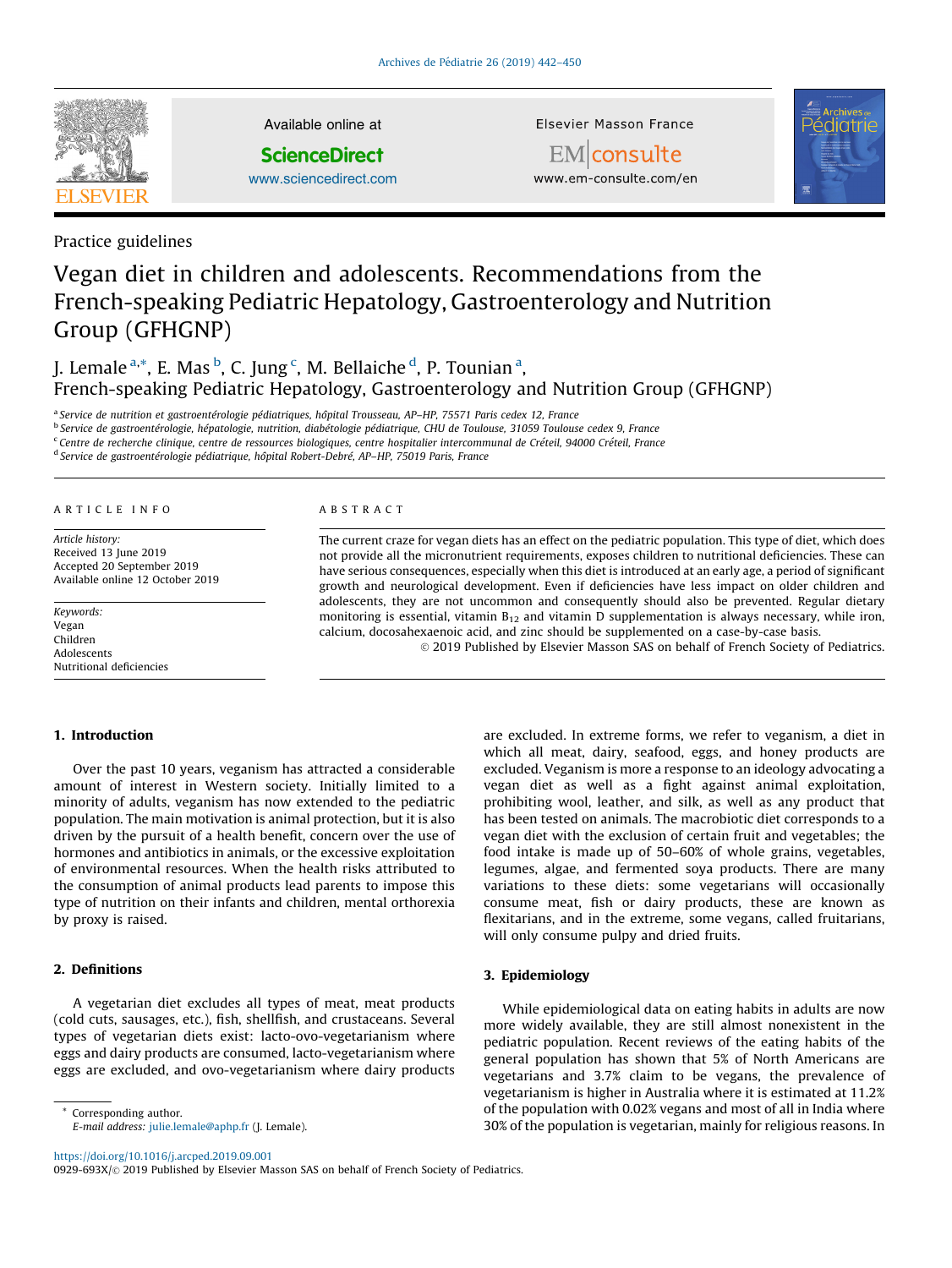Europe, the prevalence of vegetarianism is also increasing, estimated at 2% in France, but rising to 9% in Germany, 10% in Sweden, and 12% in the United Kingdom. It is estimated that the number of vegans has increased by 350% over the last decade [\[1\]](#page-7-0). In relation to children, only the North American organization, the Vegetarian Resource Group, has studied the food consumption of 1200 children aged 8–18 years and estimated that 1% of them are vegans [\[2\]](#page-7-0).

## 4. Consequences related to a vegan diet

The consumption of a vegan diet exposes the pediatric population to multiple nutritional deficiencies, in particular, vitamin  $B_{12}$ , vitamin D, iron, calcium, eicosapentaenoic and docosahexaenoic acids, and zinc. Several international scientific societies have therefore ruled on the recommendations concerning veganism in children. Consequently, the American Academy of Pediatrics and the German Nutrition Society advise against a vegan diet in children [\[3,4\].](#page-7-0) In more recent recommendations, the Nutrition Committee of the European Society for Paediatric Gastroenterology, Hepatology and Nutrition (ESPGHAN) does not recommend this type of diet, but if the family so wishes, a dietary and medical framework with regular monitoring should be provided [\[5\]](#page-7-0). Similarly, the Italian Nutrition Society does not contraindicate this type of diet if dietary and medical care is provided [\[6\]](#page-7-0).

There are few pediatric studies evaluating the nutritional deficiencies in vegan children compared to omnivore children and adolescents.

## 4.1. Protein intake

#### Children's protein needs are defined in Table 1 [\[7\]](#page-7-0).

The vegan diet normally provides sufficient protein, except in young infants who are not yet fully diversified and only fed with an inadequate plant-based beverage. However, the quality of a protein, characterized by its digestibility and its essential amino acid content, must be taken into account.

Certain vegetable proteins such as soy proteins or gluten have the same digestibility as animal proteins, estimated at more than 95%. On the other hand, due to the presence of an envelope and antinutritional factors such as digestive enzyme inhibitors, tannins, phytates, glucosinolates, and isothiocyanates, naturally present in whole grains and legumes, these foods have lower digestibility by approximately 50–80%. Independently, this digestibility can be altered by food processing, which is responsible for the formation of inhibitory compounds, such as p-amino acids or lysinoalanine.

All the essential amino acids can be found in the vegan diet, but some are absent in certain plants, such as lysine in cereals, rice, and corn and methionine in legumes.

#### 4.1.1. Infants

Studies have shown that the milk from vegetarian mothers is nutritionally adequate and allows for normal growth in the first 6 months of life [\[8\].](#page-7-0) There have been no studies in children born to women who are vegan. On the other hand, maternal milk from mothers on a macrobiotic diet is lower in protein than milk from omnivore women, but the consequences on child growth and development are not reported in the literature [\[9\].](#page-7-0) Some European and North American scientific societies therefore recommend a 10% increase in protein intake, which should be varied, during the second and third trimesters of pregnancy and during maternal breastfeeding [\[10\].](#page-7-0)

In nonbreastfed infants, a rice protein-based infant formula supplemented with lysine, threonine, and tryptophan or a soybased infant formula fortified with methionine after 6 months allows the child to grow similarly to children receiving a cow's milk protein-based infant formula [\[11\]](#page-7-0). On the other hand, unadapted plant-based beverages (whether soy, cereal, oilseed-based, etc.) should not be used because of the severe protein-energy deficiencies they induce [\[12\].](#page-7-0)

### 4.1.2. Children over 6 months

Protein intake is generally reached in a vegan diet with the consumption of a variety of plants. The growth of young vegan children is regular, but they are often in the bottom quartile for body weight in the few available pediatric studies [\[13\]](#page-7-0).

In the vegan children over 4 years of age, growth is also similar to that of omnivore children. Their protein intake, generally lower than the omnivore children, nonetheless meets European recommendations [\[14\]](#page-7-0).

## Table 1

Protein requirements assessed by the French Recommended Nutritional Intake (AFSAA 2001) and the French Population Reference Intake RNP (ANSES 2016) [\[7\].](#page-7-0)

| AFSAA                     |                 | <b>ANSES</b>    |                                      |                                      |  |
|---------------------------|-----------------|-----------------|--------------------------------------|--------------------------------------|--|
| Children (years)          | Protein (g/day) | Children, years | Protein intake<br>Lower limit, % TEI | Protein intake<br>Upper limit, % TEI |  |
| $0 - 2$                   | 10              | $0 - 1$         | 7                                    | 15                                   |  |
| $2 - 3$                   | 12              | $1 - 3$         | 6                                    | 15                                   |  |
| $4 - 6$                   | 16              | $3 - 5$         | 6                                    | 16                                   |  |
| $7 - 9$                   | 22              | $6 - 9$         | $\overline{7}$                       | 17                                   |  |
| AFSAA                     |                 | <b>ANSES</b>    |                                      |                                      |  |
| Adolescent boys (years)   | Protein (g/day) | Adolescents     | Protein intake<br>Lower limit, % TEI | Protein intake<br>Upper limit, % TEI |  |
| $10 - 12$                 | 29              | $10 - 13$       | 9                                    | 19                                   |  |
| $13 - 15$                 | 41              |                 |                                      |                                      |  |
| $16 - 18$                 | 50              | $14 - 17$       | 10                                   | 20                                   |  |
| AFSAA                     |                 |                 |                                      |                                      |  |
| Adolescent girls (years)  |                 |                 |                                      | Protein (g/day)                      |  |
| $10 - 12$                 |                 |                 |                                      | 29                                   |  |
| $13 - 15$                 |                 |                 |                                      | 41                                   |  |
| $16 - 18$                 |                 |                 |                                      | 43                                   |  |
| TEI: total energy intake. |                 |                 |                                      |                                      |  |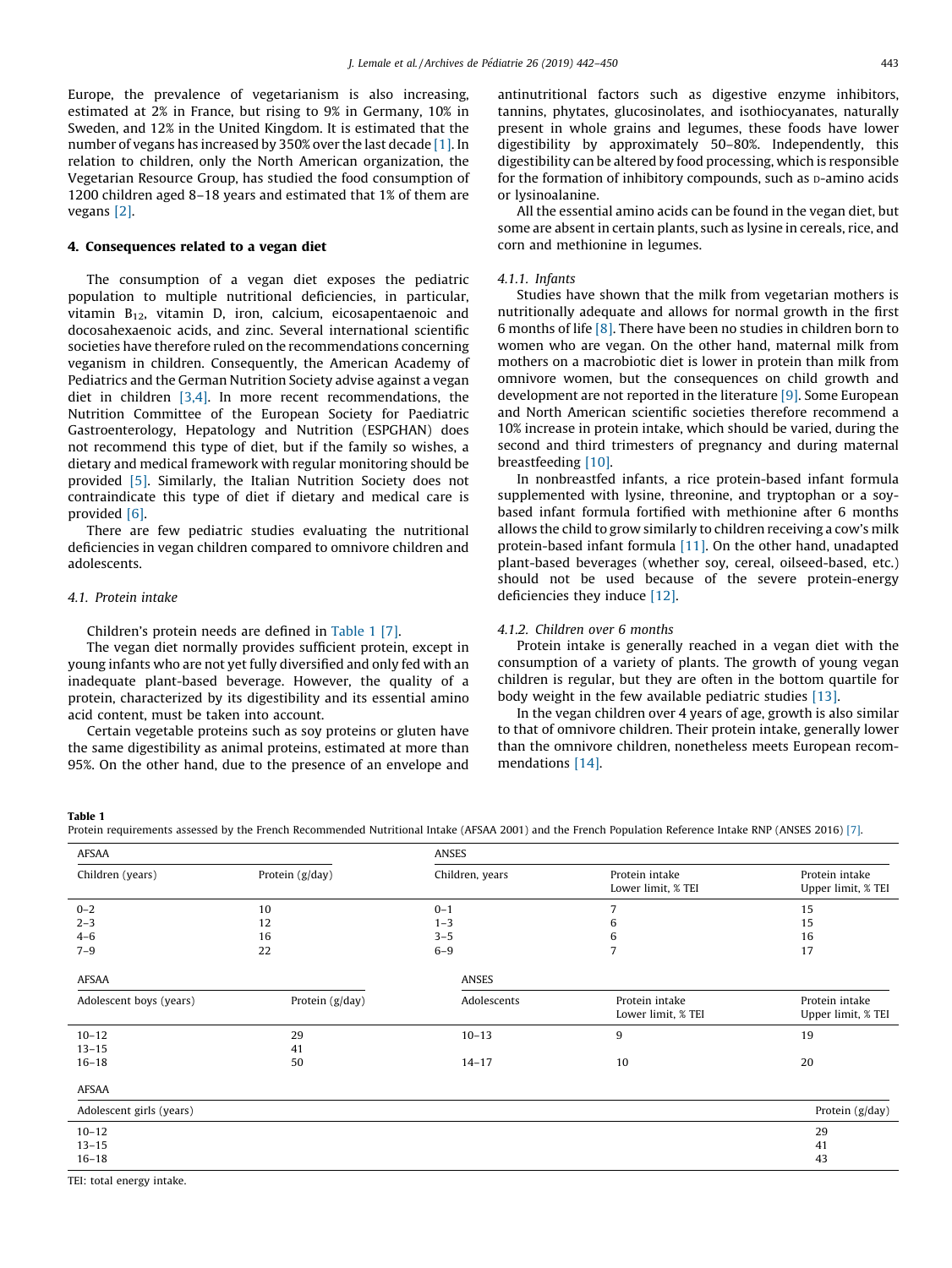## 4.1.3. Adolescents

The growth of vegan adolescents is also identical to that of omnivore adolescents, with a lower protein intake, but which also meets the French recommended nutritional intake (RNI) [\[15\].](#page-7-0) Although there are no specific studies evaluating the protein intake of vegan adolescents with the new French established criteria, the Population Reference Intake (PRI), it appears to be within the recommended range of between 10 and 20% of the total energy intake (TEI) [\[7\].](#page-7-0)

## 4.1.4. Recommendations

Only infants who are primarily fed with an inadequate vegetablebased drink are likely to have a protein deficiency. On the other hand, the protein intake of vegan children and adolescents, although slightly lower than that of omnivore children, responds to the French RNI and PRI at their lower limit. As a result, the increase in protein intake, advocated by American dietetic societies does not seem justified [\[16\].](#page-7-0) However, since the digestibility of vegetable-based proteins is often lower than that of animal proteins and the content of certain essential amino acids is sometimes limited, it is necessary for vegans to consume a great variety of seeds and plants. Protein digestibility can also be improved by various processes. Legumes, cereals, potatoes, and tomatoes contain inhibitors of proteolytic digestive enzymes. These inhibitors can be inactivated by cooking. Seed germination leads to the production of enzymes that reduce phytates and improve digestibility. The fermentation of plant products can also improve digestibility.

Concerning the essential amino acids, lysine, which is deficient in cereals, can be provided by legumes or certain seed oils, and methionine, which is deficient in legumes, can be provided by most cereals.

### 4.2. Vitamin  $B_{12}$  requirements

The recommended vitamin  $B_{12}$  requirements are summarized in Table 2  $[17]$ . Vitamin  $B_{12}$  is almost exclusively present in products of animal origin. It is absent in plants except in certain algae or fungi, but its bioavailability is often low and varies depending on the species. It should also be noted that algae are very rich in inactive vitamin  $B_{12}$ , which inhibits the absorption of active vitamin  $B_{12}$  [\[18\].](#page-7-0) Other foods, such as tempeh, can improve vitamin  $B_{12}$  status, but it is not a sufficient source for vegans.

Vitamin  $B_{12}$  supplementation is necessary in the case of a vegan diet, whatever the age. Vitamin  $B_{12}$  supplementation or addition in certain foods, in free form, has high absorption capacities, but the intrinsic factor, essential for absorption, is saturated beyond an intake of 2.5  $\mu$ g per meal. It is estimated that the consumption of oral doses of 1  $\mu$ g, 10  $\mu$ g, 50  $\mu$ g, 500  $\mu$ g, and 1000  $\mu$ g of cobalamin is absorbed with a capacity of 56%, 16%, 3%, 2%, and 1.3%, respectively [\[19\]](#page-7-0).

## 4.2.1. Measurement methods

Because liver stores are sufficient for several years, a vitamin  $B_{12}$  deficiency develops slowly. As plasma vitamin  $B_{12}$  levels do not reflect a deficiency of the active form, a suspicion of vitamin  $B_{12}$ deficiency should be investigated by plasma homocysteine

Table 2

Recommended nutritional vitamin B12 intake (in  $\mu$ g/day) [\[17\].](#page-7-0)

| $\alpha$ and $\alpha$ is a contribution of $\alpha$ is the set of $\alpha$ in $\alpha$ and $\alpha$ is $\alpha$ is $\alpha$ is $\alpha$ is $\alpha$ is $\alpha$ is $\alpha$ is $\alpha$ is a contribution of $\alpha$ is $\alpha$ is $\alpha$ is $\alpha$ is $\alpha$ is $\alpha$ is $\alpha$ is $\alpha$ is $\alpha$ |     |
|-----------------------------------------------------------------------------------------------------------------------------------------------------------------------------------------------------------------------------------------------------------------------------------------------------------------------|-----|
| Lactating woman                                                                                                                                                                                                                                                                                                       | 2.8 |
| $1-3$ years                                                                                                                                                                                                                                                                                                           | 0.8 |
| $4-6$ years                                                                                                                                                                                                                                                                                                           | 1.1 |
| 7-9 years                                                                                                                                                                                                                                                                                                             | 1.4 |
| $10-12$ years                                                                                                                                                                                                                                                                                                         | 1.9 |
| $13-15$ years                                                                                                                                                                                                                                                                                                         | 2.3 |
| $16-19$ years                                                                                                                                                                                                                                                                                                         | 2.4 |

(normal  $<$  10  $\mu$ mol/L), holotranscobalamin II (normal  $>$  45 pmol/ L), and/or methylmalonic acid (normal < 271 nmol/L).

## 4.2.2. Breastfed infants

Women who have been vegans for several years, with little or no supplementation, expose their infants to a vitamin  $B_{12}$ deficiency if they are exclusively breastfed. Hematological or neurological disorders, anorexia, growth failure, involuntary movements, abnormal EEGs, or hyperpigmentation, mainly palmar or plantar, should lead to search for vitamin  $B_{12}$  deficiency. Several cases of anemia and developmental delay have been described in infants [\[20\].](#page-7-0) For breastfed children, there is a good correlation between vitamin  $B_{12}$  levels in breast milk and serum concentrations in infants [\[21\].](#page-8-0) For this reason, supplementation in women is all the more necessary, even more so since Pawlak et al. estimate that up to 62% of pregnant vegetarian women are deficient [\[22\]](#page-8-0). This supplementation must be carried out with the appropriate products, because standard vitamin mixtures are not always sufficient to prevent deficiency and some compounds such as vitamin C or copper can degrade cobalamin.

#### 4.2.3. Children from 6 months to 3 years

In older children, since the high consumption of folates by vegetarians and vegans can mask the hematological signs of vitamin  $B_{12}$  deficiency, nervous system involvement is often the first sign of damage. A systematic review has shown that vitamin  $B_{12}$  deficiency can occur in up to 45% of vegan infants, especially those on macrobiotic diets [\[23\]](#page-8-0). From the beginning of complementary feeding, it is essential that vegan infants receive vitamin  $B_{12}$  supplements if they do not consume a rice- or soy-based infant formula. The vitamin  $B_{12}$  content of these infant formulas is effective in meeting the needs of these children.

## 4.2.4. Children from 4 to 10 years and teenagers

In children and adolescents, vitamin  $B_{12}$  deficiency can lead to cognitive deficits. There are reported correlations between vitamin  $B_{12}$  deficiency and fluid intelligence and divergent thinking [\[24\]](#page-8-0). The systematic review of the literature on vitamin  $B_{12}$ deficiencies induced by a vegetarian or vegan diet in adults and children by Pawlak et al. identified five pediatric studies out of the 40 included. In children and adolescents, the prevalence of vitamin B<sub>12</sub> deficiency ranged from 0 to 33%, with diagnostic criteria and diets that varied considerably from one study to another [\[23\]](#page-8-0). While serum vitamin  $B_{12}$  levels are a poor reflection of the active form of the vitamin, it appears in the two longitudinal studies of vegan children that supplementation is provided in the majority of cases [\[13,25\]](#page-7-0).

## 4.2.5. Recommendations

In infants, the consumption of a rice- or soy-based infant formula provides the necessary vitamin  $B_{12}$ . Vitamin  $B_{12}$  status should be regularly checked in infants breastfed by a vegan mother for possible initiation of supplementation. However, vitamin  $B_{12}$ supplementation in the form of cyanocobalamin is mandatory in vegans who are no longer breastfed or who no longer consume rice- or soy-based infant formula. Oral administration rather than parenteral administration is recommended in this context. Oral suspension preparations are used in infants and young children. The latter can also be used in older children and adolescents, but alternatives exist in tablet or capsule form. As absorption is less than 50%, the recommended daily dose by the European food safety authorities is at least 4  $\mu$ g/day after 4 years of age.

In the event of vitamin  $B_{12}$  deficiency, a daily initiation treatment will be implemented, ideally also orally. Parenteral treatment will be administered in severe deficits if there is any doubt about compliance.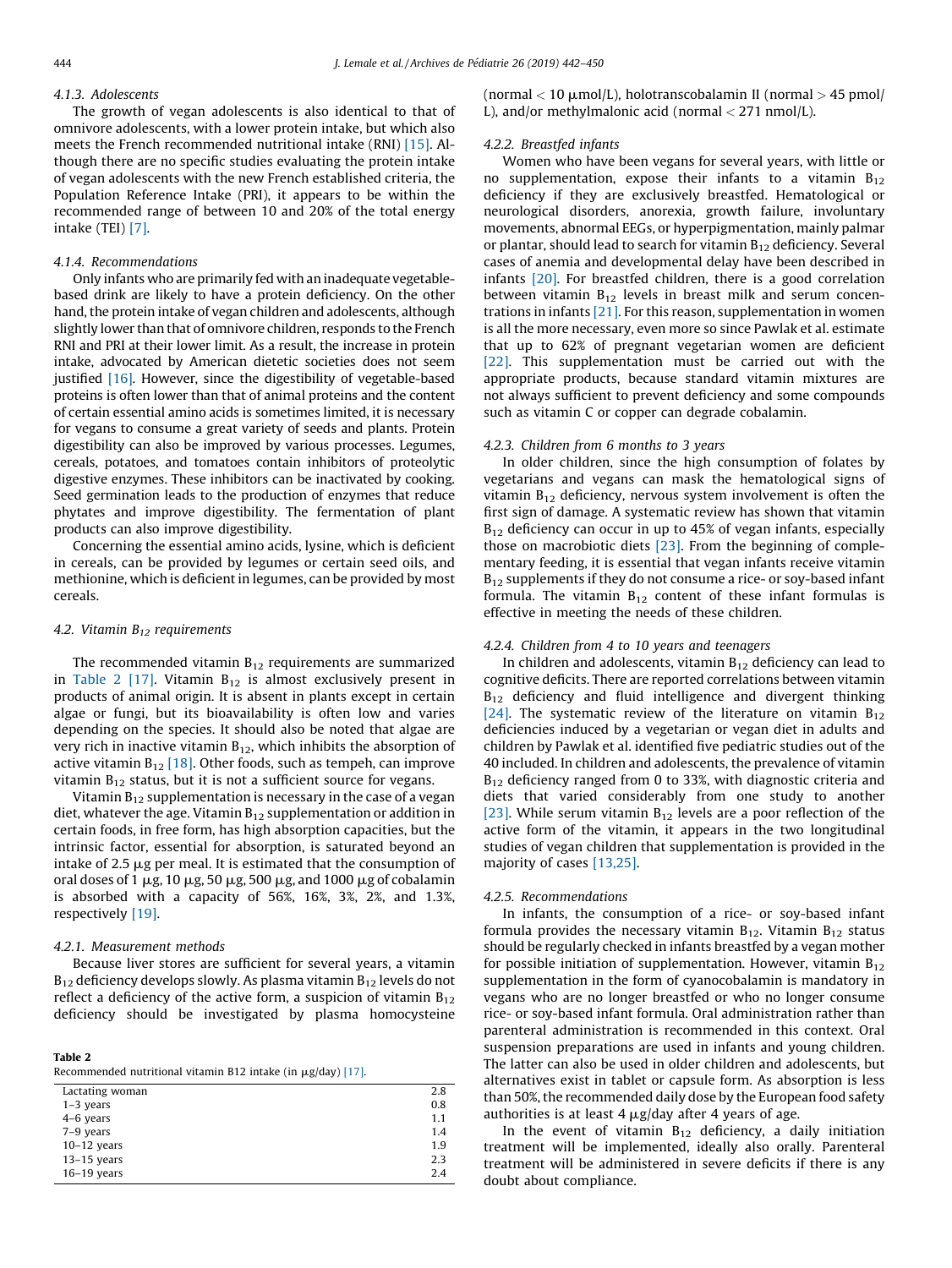#### Table 3

Recommended systematic vitamin B12 (cyanocobalamin) supplementation in vegans [\[26\]](#page-8-0).

|                                              | Single daily dose $(\mu g)$ | Repeated daily dose $(\mu g)$ | Weekly dose $(\mu g)$ |
|----------------------------------------------|-----------------------------|-------------------------------|-----------------------|
| Lactating woman                              | 50                          | $2 \times 3$                  | $1000 \times 3$       |
| Children $>$ 6 months and $<$ 3 years of age |                             | $1\times 3$                   |                       |
| Children between 4 and 10 years of age       | 25                          | $2 \times 3$                  | $1000 \times 3$       |
| Children over 11 years of age                | 50                          | $2 \times 3$                  | $1000 \times 3$       |

## Table 4

Recommended supplementation in cases of vitamin B12 deficiency in vegans [\[26\]](#page-8-0).

|                                              | Initiation treatment                                                                                             | Maintenance treatment                       |
|----------------------------------------------|------------------------------------------------------------------------------------------------------------------|---------------------------------------------|
| Lactating woman                              | Oral dose: $1000 \mu g/day$ for 1 month<br>IM: $1000 \mu$ g/day for 7 days<br>then $1000 \mu$ g/week for 1 month | Resume systematic supplementation (Table 3) |
| Children $>$ 6 months and $<$ 3 years of age | Oral dose: $250 \mu g$ /day for 1 month                                                                          |                                             |
| Children between 4 and 10 years of age       | Oral dose: $500 \mu g$ /day for 1 month                                                                          |                                             |
| Children over 11 years of age                | Oral dose: $1000 \mu g/day$ for 1 month                                                                          |                                             |
|                                              | IM: $1000 \mu$ g/day for 7 days                                                                                  |                                             |
|                                              | then $1000 \mu$ g/week for 1 month                                                                               |                                             |

PO: per os; IM: intramuscular.

No international consensus exists on the amounts of vitamin  $B_{12}$  to be administered as a supplement and in case of deficiencies. The suggested doses at different ages are summarized in Tables 3 and 4 [\[26\]](#page-8-0).

## 4.3. Calcium intake

The calcium requirements of children and adolescents are summarized in Table 5 [\[17\]](#page-7-0). Adequate calcium intake is essential in the pediatric population because bone mineralization occurs only during the growth period, up to about 20 years of age. While the vast majority of calcium is provided by dairy products, some plants, such as legumes and nuts, contain significant amounts of calcium. However, its bioavailability is dependent on the levels of phytate and oxalate present in the food. Spinach and chard, for example, are rich in these compounds, which limit the absorption of the calcium they contain.

Compared to cow's milk, the bioavailability of calcium in soy juice (tricalcium phosphate) is 75%. On the other hand, the bioavailability of calcium in tofu or calcium in mineral water is almost identical to that of cow's milk.

Some equivalences of calcium intakes in different foods are given as examples in Table 6.

## 4.3.1. Measurement methods

Table 5

Plasma calcium measurements alone are of no interest and must be combined with plasma phosphorus, calciuria, and phosphaturia measurements. In the event of abnormalities in calcium and phosphorus homeostasis, ionized calcium, vitamin D (25 (OH) D3) levels, and parathyroid hormone should also be measured. In case of suspicion of insufficient intake, a bone densitometry test is recommended to evaluate bone mineral

| Tapic J                                         |  |  |
|-------------------------------------------------|--|--|
| Recommended nutritional intake of calcium [17]. |  |  |

|               | Calcium (mg/day) |
|---------------|------------------|
| $1-3$ years   | 500              |
| $4-6$ years   | 700              |
| 7-9 years     | 900              |
| $10-19$ years | 1200             |

density (BMD), because abnormalities in plasma calcium and phosphorus appear much later.

## 4.3.2. Infants

Children breastfed by a vegan mother consuming different plants are not exposed to calcium deficiency because she uses calcium from her bones to enrich her milk.

In nonbreastfed children, inadequate plant-based beverages should be avoided since most of them do not contain enough calcium. They may be exposed to severe hypocalcemia that can result in seizures [\[12\].](#page-7-0) The administration of a rice- or soy-based infant formula is the only possible alternative. However, calcium supplementation is necessary when the infant formula drinking volume is no longer sufficient to meet needs.

In infants who are not exclusively breastfed, the only study conducted in children aged 10–20 months on a macrobiotic diet found lower calcium levels compared to those of omnivore children [\[27\].](#page-8-0)

#### 4.3.3. Children and adolescents (4–18 years)

Study results are sometimes contradictory. Some studies found that among vegetarian children, calcium intake and BMD were similar to those of omnivore children, while others found that although calcium intakes were within the usual range, the BMD was lower than that of a reference population [\[14,28\].](#page-7-0) The most recent study comparing 53 prepubertal vegetarian children to omnivore children found a significant decrease in total and lumbar spine BMD Z-scores [\[29\]](#page-8-0).

In vegan adolescents, calcium intake is reduced, with consumption reportedly up to three times lower than omnivore adolescents [\[30\]](#page-8-0). An earlier study had found that BMD was lower in adolescents on a macrobiotic diet compared to omnivores [\[31\].](#page-8-0) No

| Table 6                                   |  |
|-------------------------------------------|--|
| Calcium equivalent example in some foods. |  |

| 150 mL of cow's milk = $180 \text{ mg}$ | 400 g of green vegetables      |
|-----------------------------------------|--------------------------------|
| of element calcium                      | 600 g of pulses                |
|                                         | 600 g of orange                |
|                                         | Approximately 350 mL of highly |
|                                         | mineralized drinking water     |
|                                         | 50 g raw tofu                  |
|                                         | 70 g almonds                   |
|                                         |                                |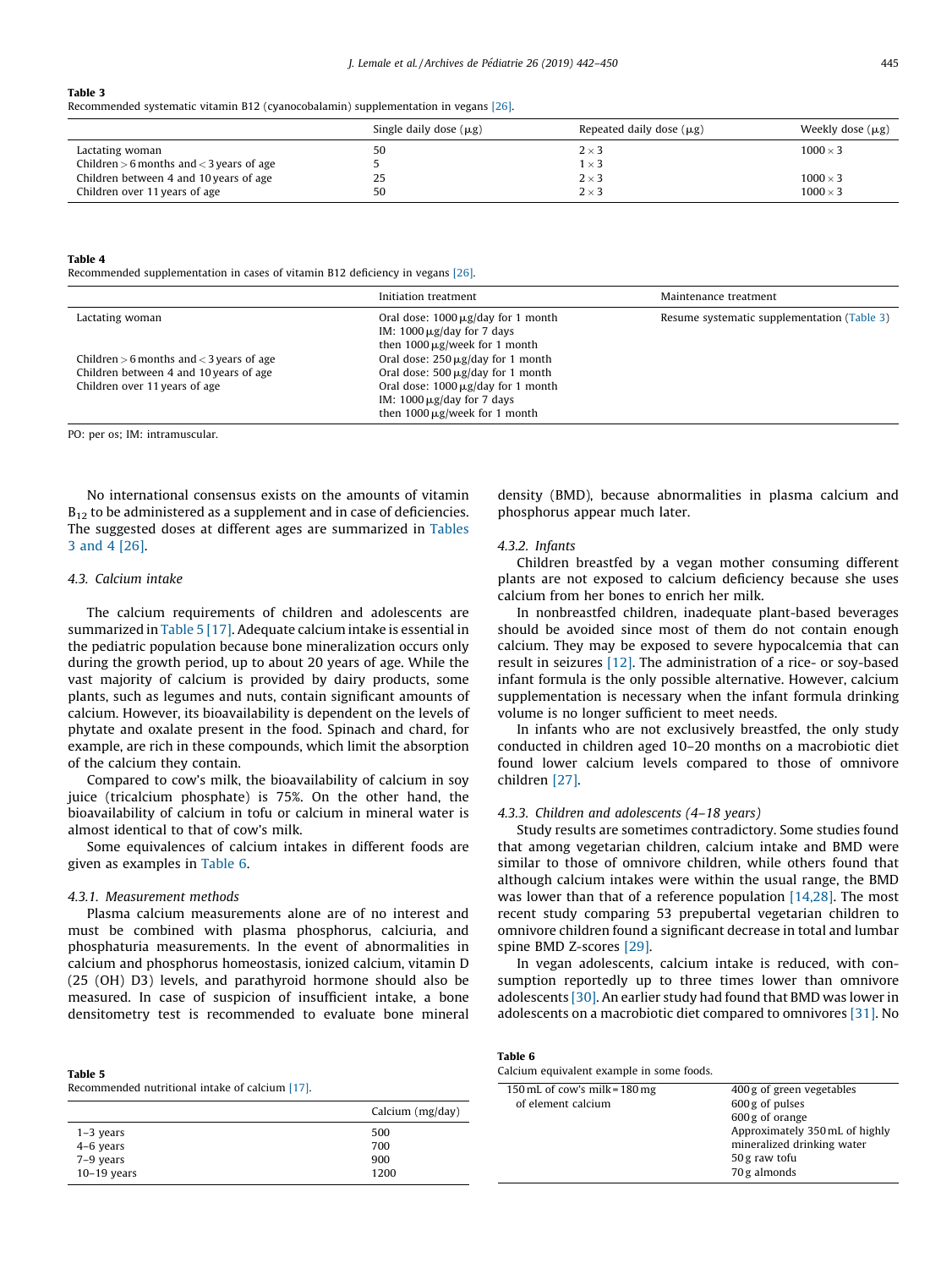#### Table 7

Recommended vitamin D supplements in children aged 0–18 years of age.

|                                                                                                                                                                                                                                                                   | Absence of risk factor                                                                                                                                         | Risk factors <sup>a</sup>                         |
|-------------------------------------------------------------------------------------------------------------------------------------------------------------------------------------------------------------------------------------------------------------------|----------------------------------------------------------------------------------------------------------------------------------------------------------------|---------------------------------------------------|
| Breastfed infants<br>Children under 18 months receiving a vitamin D-enriched infant formula<br>Children under 18 months receiving a nonenriched vitamin D infant formula<br>Children from 18 months to 10 years of age and adolescents from 10 to 18 years of age | 1000-1200 units/day<br>$600 - 800$ units/day<br>1000-1200 units/day<br>Two loading doses of 80,000-100,000<br>units in winter<br>or<br>a vial of 200,000 units | Quarterly loading dose<br>of 80,000-100,000 units |

<sup>a</sup> High skin pigmentation, absence of sun exposure in the summer, dermatological condition contraindicating sun exposure, cover clothing in the summer, digestive malabsorption, cholestasis, renal failure, nephrotic syndrome, certain drug use (rifampicin, phenobarbital, phenytoin), obesity, vegan diet.

studies in adolescents have indicated an increased risk of fracture due to this decrease in BMD, but a recent meta-analysis conducted in adults has confirmed that vegans have an increased risk of fracture [\[32\]](#page-8-0).

## 4.3.4. Recommendations

Calcium intake in infants is mainly based on the consumption of rice- or soy-based infant formula. After diversification, as soon as the infant formula drinking volume becomes insufficient to meet calcium needs, supplementation is necessary.

In older children, the consumption of at least three plant-based products rich in calcium per day, low in phytate and oxalate (cruciferous vegetables, almond, sesame, leafy greens, soybean, tofu, tempeh), as well as the consumption of mineralized drinking water rich in calcium are recommended. However, given the high needs, calcium supplementation is almost always necessary, the prescribed amounts depend on dietary calcium intakes, particularly in the form of mineral water.

#### 4.4. Vitamin D requirements

Vitamin D levels are dependent on exposure to sunlight and supplements. The recommended vitamin D intake is summarized in Table 7. Dietary intakes come almost exclusively from fatty fish and fortified products. In the absence of supplementation, vegan children and adolescents are particularly vulnerable to vitamin D deficiency. They are among the at-risk population. Therefore, a greater level of supplementation compared to the general population is necessary.

## 4.4.1. Measurement methods

The serum concentration of 25(OH)D or calcidiol is the best indicator of vitamin D status.

## 4.4.2. Infants

A previous study in infants aged between 10 and 20 months showed that vitamin D levels were lower in infants on a macrobiotic diet in comparison to omnivore infants, with a rickets prevalence of 28%, compared to 0% in the control group [\[27\].](#page-8-0)

## 4.4.3. Children and adolescents

Ambroszkiewicz et al. recently demonstrated that the 25(OH)D3 levels in prepubertal vegetarian children were not significantly different from those in omnivore children [\[33\].](#page-8-0)

In vegan adolescents, vitamin D intake was significantly lower than that of omnivores, especially among girls [\[30\]](#page-8-0).

#### 4.4.4. Recommendations

Supplementation should be the same for vegan children as for other children up to 18 months of age, given the presence of vitamin D in the rice- and soy-based infant formulas recommended at this age. After this age, a quarterly supplement is necessary, even outside winter periods. The 25(OH)D3 levels should be measured according to the supplements received.

## 4.5. Iron intake

The recommended absorbed iron requirements in the child and adolescent are summarized in Table 8 [\[17\]](#page-7-0). Vegetarian and vegan children's diets contain almost identical or even higher amounts of iron than omnivore diets. However, the bioavailability of plantsourced iron is lower than that of heme iron from animal sources. It is estimated that the bioavailability of heme iron is 20–30% compared to 2–5% for non-heme iron [\[33\]](#page-8-0). Ascorbic acid (contained in citrus fruits, strawberries, kiwi, etc.) facilitates non-heme iron absorption by forming a chelate with ferric iron and reducing it to its ferrous form. Other organic acids found in fruit and vegetables such as citric, malic, lactic, and tartaric acids, carotenes, and retinol promote the absorption of non-heme iron. Similarly, soaking pulses activates phytases and reduces the number of bonds between phosphates and inositol hexa-phosphate (phytate), thus limiting the ability to sequester iron and subsequently increasing its absorption. Flour also promotes the activation of phytases.

#### 4.5.1. Measurement methods

Several measurement methods can be used: hemoglobin testing for anemia, transferrin saturation to assess serum iron, soluble transferrin receptor to assess inflammation-related iron levels, and the ferritin blood test to assess iron stores are the most helpful in normal CRP conditions. Most literature studies in vegetarian and vegan children assess iron status by hemoglobin and serum ferritin levels.

## 4.5.2. Infants

During pregnancy and breastfeeding, all women are exposed to iron deficiency, most often requiring supplementation after careful monitoring of iron status [\[34\]](#page-8-0). Studies have shown that the

#### Table 8

Absorbed iron requirements of the child up to 17 years of age [\[33\].](#page-8-0)

|                             | months               | months<br>/ – I | years | 4–6 years | $7-11$ years | $12-17$ years (boys) | 12-17 years (girls)                    |
|-----------------------------|----------------------|-----------------|-------|-----------|--------------|----------------------|----------------------------------------|
| Recommended requirements of | 0.2<br>$\sim$ $\sim$ | .               | 0.7   | 0.7       |              |                      | ∠.−<br>the contract of the contract of |
| absorbed iron (mg/day)      |                      |                 |       |           |              |                      |                                        |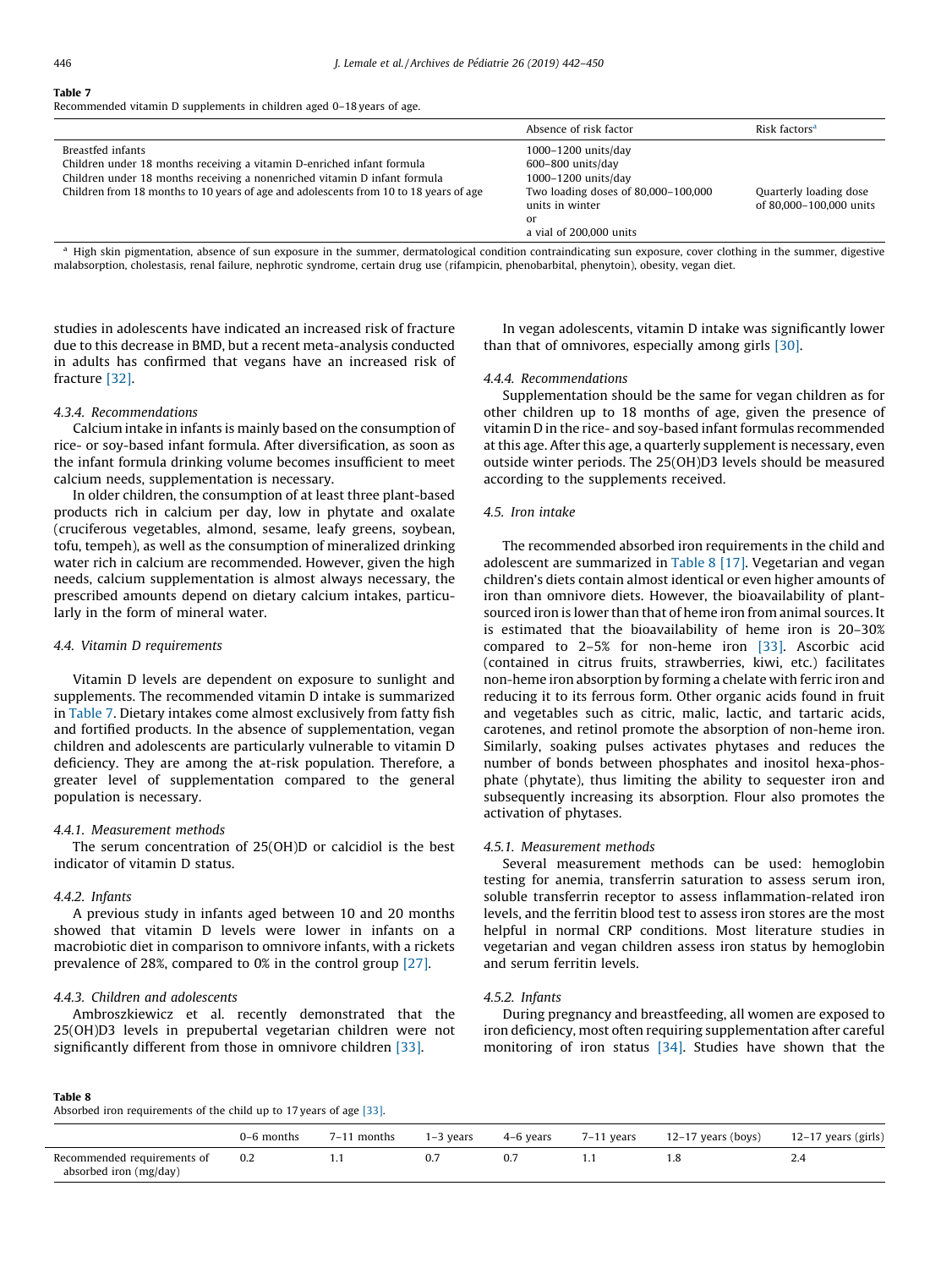composition of the milk of vegetarian and vegan women is identical to that of omnivore women [\[9\].](#page-7-0) However, it should be recalled that a woman's milk is very low in iron and contributes very little to the needs of the infant before 4–6 months [\[33\].](#page-8-0) For example, a study conducted in breastfed infants indicated that the incidence of anemia was no higher at weaning before the age of 6 months, regardless of the mother's diet [\[35\].](#page-8-0) However, the findings in the literature are inconsistent. In the United Kingdom, one study found that young vegetarian infants aged 4–5 months had higher levels of hemoglobin and ferritin compared to omnivores [\[36\].](#page-8-0) This goes against the results of an earlier study conducted in the same country that found that vegetarian children under 3 years of age had a serum ferritin level  $<$  10  $\mu$ g/L in 64% of cases [\[37\].](#page-8-0)

#### 4.5.3. Children 4–10 years old

In older children, a recent systematic review of eight studies comparing the iron status of vegetarian children with that of omnivores found that the prevalence of iron deficiency was higher in vegetarian children in five studies. When hemoglobin was used as a marker, iron deficiency was observed in 18–47.5% of cases depending on the studies. When ferritin was measured, iron deficiency was observed in up to 73% of vegetarian children [\[38\].](#page-8-0)

#### 4.5.4. Adolescents

Vegetarian and vegan adolescents are exposed to iron deficiency. A Swedish study showed that iron ingested by vegan teenagers was identical to or even greater than their omnivore counterparts [\[30\].](#page-8-0) The results from a few investigations that studied the frequency of iron deficiency anemia are also sometimes inconsistent. The Swedish study mentioned above showed that among adolescent vegan girls, even though 20% had low ferritin (versus 13% among omnivores), only 6.6% had anemia due to iron deficiency, compared to 20% among omnivores. Other studies also found that, while within the usual standard, the iron levels and hemoglobin of Slovak vegetarian adolescents were lower than those of omnivore children [\[39\]](#page-8-0). This was confirmed in another study in a very heterogeneous vegetarian population aged 6–45 years: a higher prevalence of anemia and iron deficiency was observed than in the general population [\[40\]](#page-8-0).

## 4.5.5. Recommendations

In vegan infants, the consumption of a rice- or soy-based infant formula in adequate quantities provides the necessary iron. It should therefore be encouraged for as long as possible, ideally up to at least 6 years of age. As soon as its consumption stops, their iron status should be regularly monitored in order to implement supplementation as quickly as possible in case of a deficiency.

In older children, iron-rich products (soybeans, beans, whole grains, hazelnuts, vegetable margarine, leafy green vegetables) with vitamin C-rich fruit should be offered with each meal. The methods of preparation, soaking, germination, grinding and the use of yeast promote iron absorption. Despite these dietary preferences, the risk of iron deficiency is clearly increased among vegans. However, it is possible that vegan children and adolescents who do not develop iron deficiency may have a genetic polymorphism of hepcidin/ ferroportin that allows them to better absorb vegetable iron, while others abandon veganism as soon as the first symptoms of iron deficiency appear. This hypothesis could explain the low prevalence of iron deficiency in some of the above-mentioned studies, since the vegans included in these studies are probably among the individuals likely to absorb plant-based iron particularly well. A systematic serum ferritin dosage is therefore recommended before any iron supplementation. Particular attention should be paid to menstruating adolescent girls. In all cases, in the absence of supplementation, regular serum ferritin monitoring is necessary.

#### 4.6. Zinc intake

In a normal diversified diet, half of the zinc intake comes from animal products. The plants that provide zinc are cereals, whole seeds, legumes, and nuts. However, as with other minerals, the presence of phytates and oxalates chelate zinc and limit its absorption. Some organic acids present in fermented products as well as sulphur-containing amino acids, peptides containing cysteine or hydroxy acids present in fruits could increase its absorption. Similarly, grinding, soaking, or fermentation to increase phytases also promotes zinc absorption.

Zinc deficiency in children is mainly associated with growth retardation, taste alteration, and susceptibility to infection. Severe deficiencies can lead to diarrhea and mucocutaneous damage, including perioral dermatitis and alopecia.

#### 4.6.1. Assessment methods

The measurements used are erythrocyte, plasma, serum, and urinary zinc excretion assays. A decrease in serum alkaline phosphatases is associated with hypozincemia.

#### 4.6.2. Infants

The zinc concentration in breast milk is relatively stable regardless of the maternal diet. As a result, the zinc status in children breastfed by vegetarian or vegan mothers is identical to that of children receiving milk from omnivore women [\[41\]](#page-8-0). Rice- or soy protein-based infant formula must be used as a relay, or in the absence of breastfeeding in vegan children. A recent literature review found that zinc levels were not significantly different between vegetarians and omnivores during dietary diversification and in the first 3 years of life. However, this study did not assess growth, cognitive development, and the occurrence of infections [\[42\]](#page-8-0).

## 4.6.3. Children 4–10 years old

Few studies exist in children in this age range. Low zinc levels were found in Guatemalan vegetarian and vegan children compared to omnivore children, with the clinical consequences of poor growth and taste alteration  $[43]$ . However, another study in Taiwan found no difference in the zinc status and growth in vegetarian children compared to omnivores [\[44\].](#page-8-0)

## 4.6.4. Adolescents

Treuherz demonstrated that despite increased zinc consumption in vegetarian adolescents compared to omnivores, the zinc concentration in hair was lower in the vegetarian group [\[45\]](#page-8-0). However, although conducted on small numbers, subsequent studies have found no difference in plasma zinc levels, infections, impaired growth, and pubertal development in vegetarian adolescents compared to omnivore adolescents [\[46\].](#page-8-0)

## 4.6.5. Recommendations

In breastfed infants or infants receiving a rice- or soy proteinbased infant formula, zinc intakes are sufficient to meet requirements.

Vegan children and teenagers need to eat a variety of plants to meet their zinc requirements. The consumption of zinc-rich foods should be proportionally higher for vegans than for omnivores due to the levels of phytates present in the majority of vegetables. For instance, vegetables of the Brassicaceae family (cabbage, turnips, mustard, radish, rapeseed, watercress, horseradish, etc.) should be consumed with fruit rich in organic acids. In the same way as for iron, foods prepared with soaking, grinding, and germination should be consumed regularly. The difficulties in following such a diet explain the increased risk of zinc deficiency among vegans. Zinc testing will therefore systematically be carried out in vegans,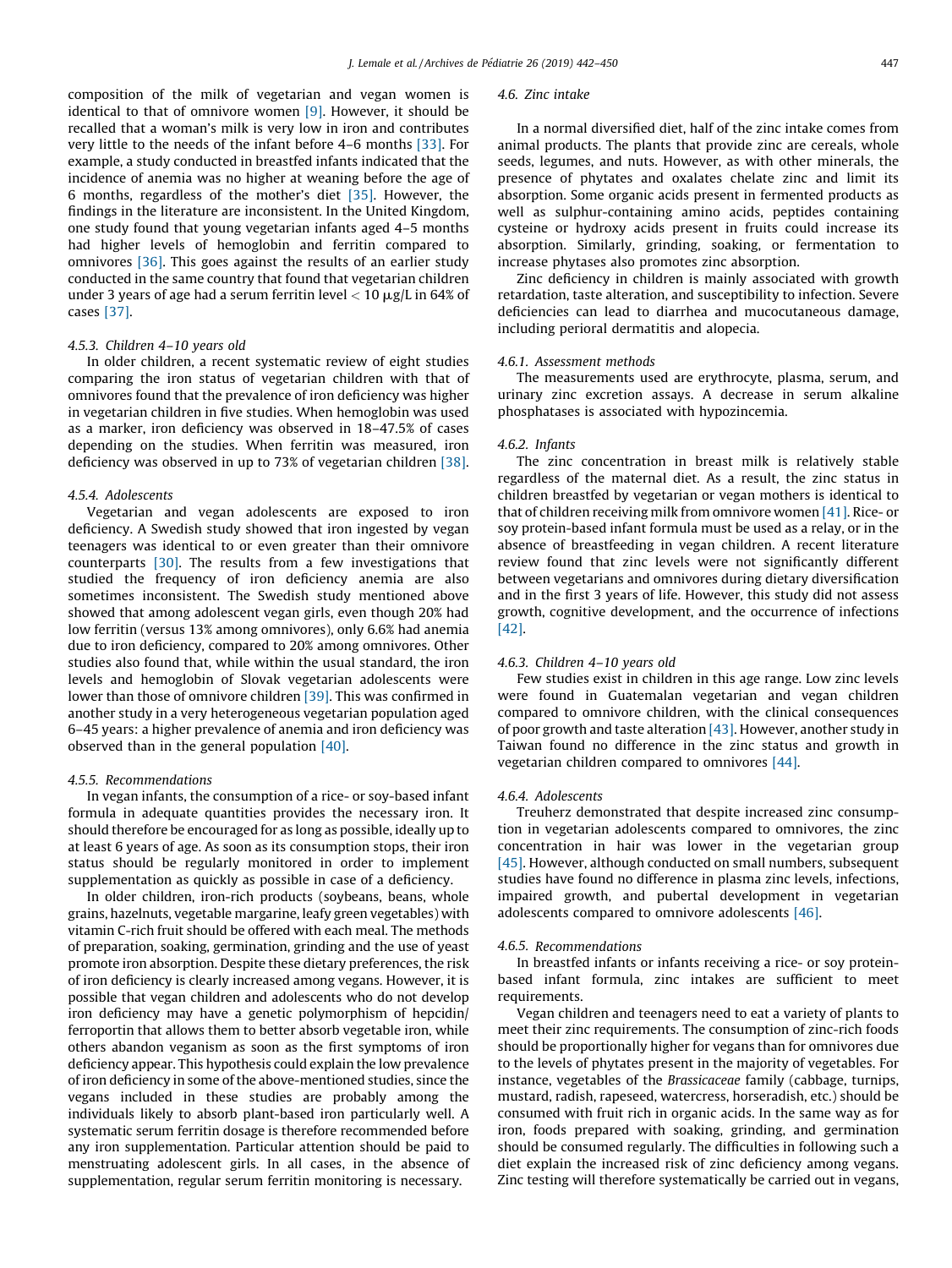especially in young children, to check whether supplementation is necessary.

## 4.7. Iodine intake

Seafood products followed by dairy products are the richest in iodine. As a result, the absence of their consumption can result in thyroid deficiencies and dysfunctions. Vegans have mean iodine intakes estimated at 30  $\mu$ g/day versus 110  $\mu$ g/day and 130  $\mu$ g/ day, respectively, in omnivore children and adolescents [\[26\]](#page-8-0). These intakes are below the recommended intakes of 80  $\mu$ g/day between 1 and 3 years of age,  $90 \mu g$ /day between 4 and 6 years of age, 120  $\mu$ g/day between 7 and 9 years of age, and 150  $\mu$ g/day after 10 years of age.

## 4.7.1. Infants and children

There are no data in the literature on vegan children. The consumption of iodized salt is necessary for pregnant and especially breastfeeding women at a quantity of about 6.5 g of iodized salt per day to provide about 200  $\mu$ g per day of iodine [\[47\].](#page-8-0)

For infants, the addition of iodized salt is recommended once their diet has been diversified. After 1 year, the recommended intake varies from between 2 and 5 g per day depending on the scientific society [\[10,48\]](#page-7-0).

#### 4.7.2. Adolescents

There are no data for adolescents, but by extrapolation from studies conducted in adults, the daily intake of about 5 g of iodized salt seems appropriate.

#### 4.7.3. Recommendations

Although the lack of consumption of animal products increases the risk of iodine deficiency, the possible use of iodized salts and currently available data do not justify iodine supplementation in vegans.

#### 4.8. Eicosapentaenoic acid and docosahexaenoic acid intake

Seafood products are the main source of eicosapentaenoic acid (EPA) and docosahexaenoic acid (DHA). The only fatty acid of the omega-3 series present in plants are  $\alpha$ -linolenic acid (ALA), which is mainly derived from chia seeds, flax, walnuts, hemp but also from walnut, rapeseed, and soybean oils. For EPA and DHA, the only possible sources for vegans are algae consumption. EPA and DHA can be synthesized from ALA, which requires sufficient amounts of ALA, but also proteins, pyridoxine, biotin, calcium, copper, magnesium, and zinc involved in DHA production. This synthesis also requires an optimal omega-6/omega-3 ratio because the synthesis of long-chain polyunsaturated fatty acids (LCPUFA) in each of these pathways uses the same elongases and desaturases. An excessively high omega-6/omega-3 ratio could mobilize these enzymes for the omega-6 pathway and consequently reduce the ALA conversion to EPA and DHA of the omega-3 pathway. The same applies to an excess of omega-9 (oleic acid) whose conversion to LCPUFA also uses the same enzymes. In view of this risk and the importance of DHA in children and adolescents, the French Food Safety Authority [\[49\]](#page-8-0) and the European Food Safety Authority [\[50\]](#page-8-0) recommend a minimum intake of DHA and/or EPA from 0 to 18 years of age. The French Authority has even qualified DHA as a semi-essential fatty acid. In the event of insufficient DHA intake, as is the case with vegans, oils rich in ALA should be preferred (walnuts, rapeseed, soy), while those with an excessively high linoleic acid/ALA ratio (peanut, corn, sunflower) and rich in omega-9 (olive) should be limited. Finally, it should be noted that the DHA concentration in breast milk depends on the mother's diet, as do the essential fatty acids, while the content of other fatty acids is independent of the maternal intake.

## 4.8.1. Infants

The breast milk of vegetarian women contains lower levels of DHA than that of omnivore women, but the birth parameters of newborns born to vegetarian mothers are no different [\[51\]](#page-8-0). However, it seems necessary that pregnant and lactating women with a vegan diet be supplemented with 100–200 mg/day of DHA, in the form of algae.

At initiation of diversification, oils rich in omega-3 (rapeseed, walnut, soybean) should be added to one to two meals a day, because DHA at this age is important in neurological and retinal development.

#### 4.8.2. Children over 4 years of age

In vegetarian children compared to nonvegetarian children, one study found that the omega-6/omega-3 ratio was very high, with a higher amount of linoleic and adrenic acids and a lower amount of ARA (arachidonic acid), DHA, and EPA [\[52\].](#page-8-0)

#### 4.8.3. Adolescents

The weekly requirements for adolescents are 1.8 g of DHA [\[49\]](#page-8-0). One study found that vegetarian and vegan adolescents had higher levels of ALA compared to omnivores and a higher omega-6/ omega-3 ratio. The EPA, DHA, and omega-3 levels remained low in this population [\[53\].](#page-8-0)

#### 4.8.4. Recommendations

For infants not consuming DHA-enriched plant-based infant formula, salty meals should be enriched with omega-3-rich vegetable oils (rapeseed, walnut, soybean). The problem will no longer arise when all infant formulas are fortified with DHA (in 2020). A supplement of 100 mg/day is recommended from age 1 year on. The consumption of algae, particularly two species rich in EPA and DHA, Isochrysis galbana and Pavlova lutheri, can help meet the recommended amounts.

The consumption of omega-3 in vegan children and adolescents should be ensured by foods rich in ALA (walnuts, flaxseed, hemp, and chia and their oils as well as rapeseed and soybean oils) and limited in foods rich in linoleic acid (corn, sunflower, and peanut oils). But to comply with the recommendations for a minimum intake of DHA and/or EPA up to 18 years [\[49\]](#page-8-0), algae-based supplements are also required.

#### 5. Summary of recommendations for vegan diets in children

A vegan diet is not recommended for infants, children, and adolescents due to the risk of nutritional deficiencies that are inevitable in the absence of supplements.

Protein intakes are in line with requirements, provided that the sources between cereals and legumes are sufficiently varied to ensure the essential amino acid requirements. The only exception are infants fed with an inadequate vegetable beverage.

In children who no longer consume rice- or soy-based infant formula, vitamin  $B_{12}$  supplementation is systematic; the dose depends on the child's age.

Calcium supplementation is necessary as soon as the consumption of rice- or soy-based infant formula decreases and in a routine manner in adolescents. The prescribed dose depends on other calcium intakes (mineral water, calcium-rich plants).

Vitamin D supplementation should be systematic, as in all children, but the doses should be those recommended for children at risk.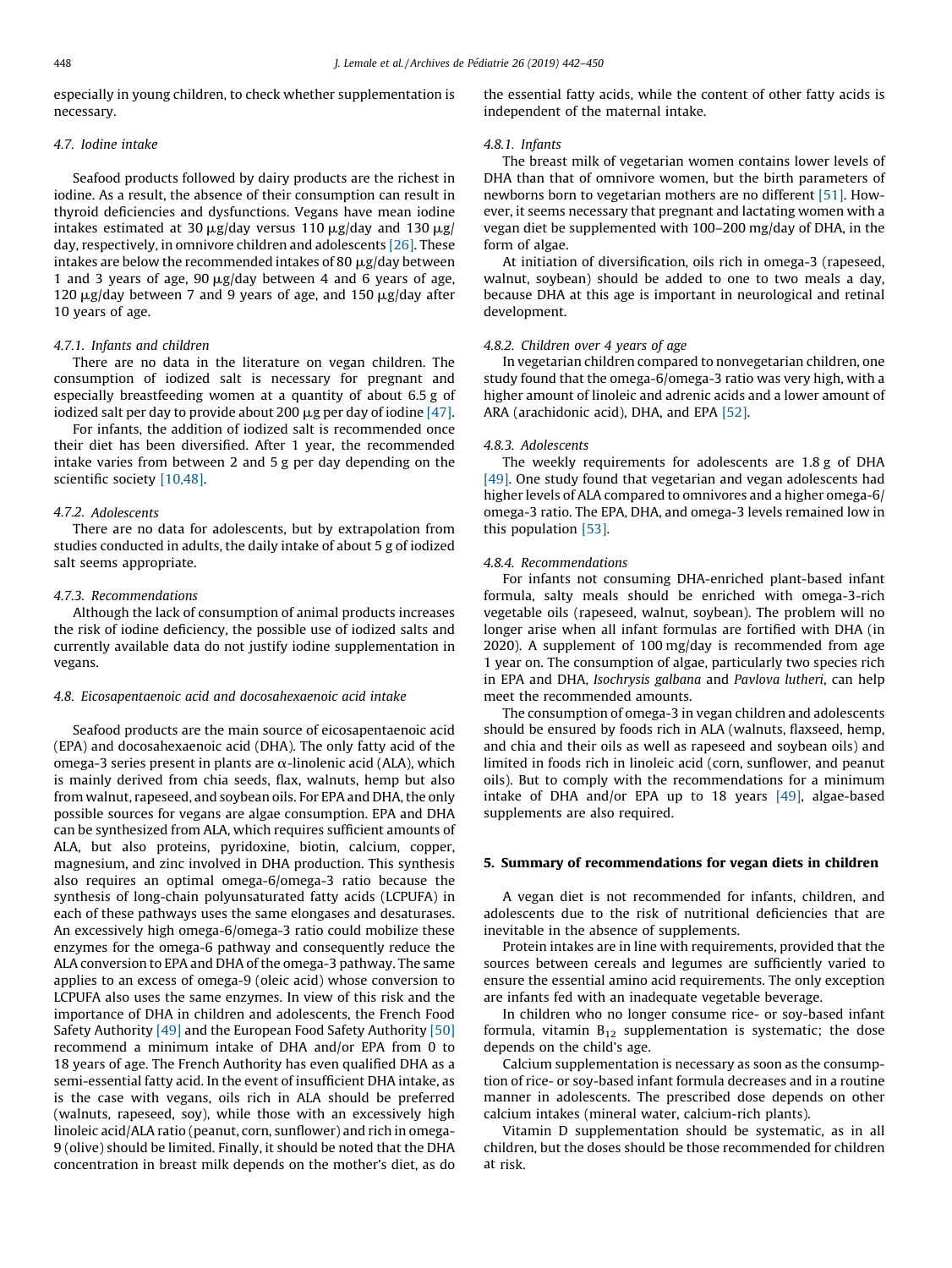#### <span id="page-7-0"></span>Table 9

Nutrition and nutritional supplements for the pediatric population exposed to a vegan diet.

|                  | Lactating woman                                                                                                                                                                                   | Infants                                                                                                            | Children                                                                                                                                                     | Adolescents                                                                                                                 |
|------------------|---------------------------------------------------------------------------------------------------------------------------------------------------------------------------------------------------|--------------------------------------------------------------------------------------------------------------------|--------------------------------------------------------------------------------------------------------------------------------------------------------------|-----------------------------------------------------------------------------------------------------------------------------|
| Protein          | Varied consumption of vegetables and<br>cereals as a result of reduced bioavailability<br>of plant proteins and an unequal supply of<br>essential amino acids depending on the<br>plants consumed | Rice or soy protein-based infant<br>formula<br>supply of essential amino acids depending on the plants<br>consumed |                                                                                                                                                              | Varied consumption of vegetables and cereals as a result of<br>reduced bioavailability of vegetable proteins and an unequal |
| <b>DHA</b>       | Oils rich in $\omega$ -3<br>100-200 mg of micro-algae/d                                                                                                                                           | Infant formula enriched with<br><b>DHA</b><br>100 mg of micro-algae/d                                              | Oils rich in $\omega$ -3<br>100 mg of micro-algae/d                                                                                                          |                                                                                                                             |
| Vitamin $B_{12}$ | See specific tables with<br>recommendations according to age                                                                                                                                      |                                                                                                                    |                                                                                                                                                              |                                                                                                                             |
| Vitamin D        | See specific tables with recommendations<br>according to age                                                                                                                                      |                                                                                                                    |                                                                                                                                                              |                                                                                                                             |
| Calcium          | 500-1000 mg/day depending on other<br>sources                                                                                                                                                     | 250–500 mg/day depending on other sources<br>on other sources                                                      |                                                                                                                                                              | 500-1000 mg/day depending                                                                                                   |
| Iron             | Iron-rich plants with vitamin C-rich fruit<br>Specific preparation methods (grinding,<br>soaking, germination)<br>2-3 mg/kg of iron depending on serum<br>ferritin                                | Rice- or soy protein-based<br>infant formulas up to<br>at least 6 years of age                                     | Iron-rich plants with vitamin C-rich fruit<br>Specific preparation methods (grinding, soaking, germination)<br>2-3 mg/kg of iron depending on serum ferritin |                                                                                                                             |
| Zinc             | Plants rich in zinc (Brassicaceae family)<br>Specific preparation methods (grinding,<br>soaking, germination)<br>If deficiency: 1 mg/kg/day of zinc gluconate                                     | Rice- or soy protein-based<br>infant formula                                                                       | Plants rich in zinc (Brassicaceae family)<br>If deficiency: 1 mg/kg/day of zinc gluconate                                                                    | Specific preparation methods (grinding, soaking, germination)                                                               |
| Iodine           | $6.5$ g/day of iodized salt                                                                                                                                                                       | No addition of iodized salt<br>required if consuming<br>a rice- or soy protein-based<br>infant formula             | $2-5$ g/day of iodized salt                                                                                                                                  | 5 g/day of iodized salt                                                                                                     |

DHA: docosahexaenoic acid.

Iron supplementation will only be prescribed after confirmation of a deficiency by serum ferritin testing, which should be regularly monitored. The consumption of rice- or soy-based infant formula should be encouraged to last as long as possible, ideally up to at least 6 years of age.

Regular plasma zinc concentration dosing and monitoring will allow a decision to be made on possible zinc supplementation.

Regular consumption of iodized salts dispenses with iodine supplementation.

In infants, the consumption of an infant formula not enriched in DHA justifies favoring oils rich in ALA (rapeseed, walnut, soybean). In older children, systematic supplementation with EPA and DHA in the form of algae is necessary. Otherwise, the diet should favor foods rich in omega-3.

A summary of the various food supplement quantities required by the pediatric population exposed to a vegan diet can be found in Table 9.

## 6. Conclusion

Vegan diets that exclude all animal products from the food register are not adapted to the human species. The inevitable nutritional deficiencies they cause are particularly serious in children, as they will be adversely affected throughout their lives. It is therefore essential that children undergoing this type of diet be referred to competent health professionals who will prescribe the nutritional supplements essential to their dietary balance.

## Disclosure of interest

The authors declare that they have no competing interest.

## References

- [1] Ferrara P, Corsello G, [Quattrocchi](http://refhub.elsevier.com/S0929-693X(19)30136-8/sbref0270) E, et al. Caring for infants and children following alternative dietary patterns. J Pediatr [2017;187:339–40](http://refhub.elsevier.com/S0929-693X(19)30136-8/sbref0270).
- [2] The Vegetarian Resource Group. How many youth are vegetarian?; 2010 [last accessed 9 May 2019[\]http://www.vrg.org/press/youth\\_poll\\_2010.php.](http://www.vrg.org/press/youth_poll_2010.php)
- [3] Richter M, Boeing H, Grünewald-Funk D, et al. Vegan diet. Ernahrungs Umschau [2016;63:92–102.](http://refhub.elsevier.com/S0929-693X(19)30136-8/sbref0280)
- [4] American Academy of Pediatrics Committee on Nutrition. In: Kleinman RE, editor. Pediatric Nutrition Handbook. 6th ed., 2008, [https://www.](https://www.pediatric-nutrition-handbook-aap-committee/dp/1581102984) [Pediatric-Nutrition-Handbook-AAP-Committee/dp/1581102984.](https://www.pediatric-nutrition-handbook-aap-committee/dp/1581102984)
- [5] Fewtrell M, Bronsky J, Campoy C, et al. [Complementary](http://refhub.elsevier.com/S0929-693X(19)30136-8/sbref0290) feeding: a position paper by the European Society for Paediatric [Gastroenterology,](http://refhub.elsevier.com/S0929-693X(19)30136-8/sbref0290) Hepatology, and Nutrition (ESPGHAN). J Pediatr Gastroenterol Nutr [2017;64:119–32](http://refhub.elsevier.com/S0929-693X(19)30136-8/sbref0290).
- [6] Agnoli C, Baroni L, Bertini I, et al. Position paper on [vegetarian](http://refhub.elsevier.com/S0929-693X(19)30136-8/sbref0295) diets from the working group of the Italian Society of Human [Nutrition.](http://refhub.elsevier.com/S0929-693X(19)30136-8/sbref0295) Nutr Metab Cardiovasc Dis [2017;27:1037–52.](http://refhub.elsevier.com/S0929-693X(19)30136-8/sbref0295)
- [7] Opinion of the French Food Safety Agency (Afssa). Actualisation des repères du PNNS : élaboration des références nutritionnelles; 2016 [last accessed 9 may 2019][https://www.anses.fr/fr/system/files/NUT2012SA0103Ra-2.pdf.](https://www.anses.fr/fr/system/files/NUT2012SA0103Ra-2.pdf)
- [8] Craig WJ, Mangels AR, American Dietetic [Association.](http://refhub.elsevier.com/S0929-693X(19)30136-8/sbref0305) Position of the American Dietetic Association: vegetarian diets. J Am Diet Assoc [2009;109:1266–82](http://refhub.elsevier.com/S0929-693X(19)30136-8/sbref0305).
- [9] Dagnelie PC, van Staveren WA, Roos AH, et al. Nutrients and [contaminants](http://refhub.elsevier.com/S0929-693X(19)30136-8/sbref0310) in human milk from mothers on macrobiotic and [omnivorous](http://refhub.elsevier.com/S0929-693X(19)30136-8/sbref0310) diets. Eur J Clin Nutr [1992;46:355–66](http://refhub.elsevier.com/S0929-693X(19)30136-8/sbref0310).
- [10] Baroni L, Goggi S, Battino M. VegPlate: a [mediterranean-based](http://refhub.elsevier.com/S0929-693X(19)30136-8/sbref0315) food guide for italian adult, pregnant, and lactating [vegetarians.](http://refhub.elsevier.com/S0929-693X(19)30136-8/sbref0315) J Acad Nutr Diet 2018;118: [2235–43](http://refhub.elsevier.com/S0929-693X(19)30136-8/sbref0315).
- [11] Girardet JP, Rivero M, Orbegozo J, et al. Efficacité sur la [croissance](http://refhub.elsevier.com/S0929-693X(19)30136-8/sbref0320) et tolérance d'une préparation pour nourrissons à base de protéines de riz hydrolysées. Arch Pediatr [2013;20:323–8.](http://refhub.elsevier.com/S0929-693X(19)30136-8/sbref0320)
- [12] Lemale J, Salaun JF, [Assathiany](http://refhub.elsevier.com/S0929-693X(19)30136-8/sbref0325) R, et al. Replacing breastmilk or infant formula with a nondairy drink in infants exposes them to severe [nutritional](http://refhub.elsevier.com/S0929-693X(19)30136-8/sbref0325) complications. Acta Paediatr [2018;107:1828–9.](http://refhub.elsevier.com/S0929-693X(19)30136-8/sbref0325)
- [13] Sanders TA. Growth and [development](http://refhub.elsevier.com/S0929-693X(19)30136-8/sbref0330) of British vegan children. Eur J Clin Nutr [1988;48:822–5.](http://refhub.elsevier.com/S0929-693X(19)30136-8/sbref0330)
- [14] [Ambroszkiewicz](http://refhub.elsevier.com/S0929-693X(19)30136-8/sbref0335) J, Klemarczyk W, Gajewska J, et al. The influence of vegan diet on bone mineral density and [biochemical](http://refhub.elsevier.com/S0929-693X(19)30136-8/sbref0335) bone turnover markers. Pediatr Endocrinol Diabetes Metab [2010;16:201–4.](http://refhub.elsevier.com/S0929-693X(19)30136-8/sbref0335)
- [15] Hebbelinck M, Clarys P, De Malsche A. Growth, [development,](http://refhub.elsevier.com/S0929-693X(19)30136-8/sbref0340) and physical fitness of Flemish vegetarian children, [adolescents,](http://refhub.elsevier.com/S0929-693X(19)30136-8/sbref0340) and young adults. Eur J Clin Nutr [1999;70:579S–85S.](http://refhub.elsevier.com/S0929-693X(19)30136-8/sbref0340)
- [16] Amit M. Vegetarian diets in children and [adolescents.](http://refhub.elsevier.com/S0929-693X(19)30136-8/sbref0345) Paediatr Child Health [2010;15:303–14](http://refhub.elsevier.com/S0929-693X(19)30136-8/sbref0345).
- [17] Avis de l'Agence nationale de sécurité sanitaire de [l'alimentation](http://refhub.elsevier.com/S0929-693X(19)30136-8/sbref0350) relatif à l'évaluation des apports en vitamines et minéraux; 2015 [\[https://www.an](http://refhub.elsevier.com/S0929-693X(19)30136-8/sbref0350)[ses.fr/fr/system/files/NUT2012a0142.pdf;](http://refhub.elsevier.com/S0929-693X(19)30136-8/sbref0350) last accessed 9 may 2019].
- [18] [Watanabe](http://refhub.elsevier.com/S0929-693X(19)30136-8/sbref0355) F, Bito T. Vitamin  $B_{12}$  sources and microbial [interaction.](http://refhub.elsevier.com/S0929-693X(19)30136-8/sbref0355) Exp Biol Med (Maywood) [2018;243:148–58.](http://refhub.elsevier.com/S0929-693X(19)30136-8/sbref0355)
- [19] Carmel R. Diagnosis and [management](http://refhub.elsevier.com/S0929-693X(19)30136-8/sbref0360) of clinical and subclinical cobalamin deficiencies: why [controversies](http://refhub.elsevier.com/S0929-693X(19)30136-8/sbref0360) persist in the age of sensitive metabolic testing. Biochimie [2013;95:1047–55.](http://refhub.elsevier.com/S0929-693X(19)30136-8/sbref0360)
- [20] Roed C, Skovby F, Lund AM. Severe vitamin B12 [deficiency](http://refhub.elsevier.com/S0929-693X(19)30136-8/sbref0365) in infants breastfed by vegans. Ugeskr Laeger [2009;171:3099–101.](http://refhub.elsevier.com/S0929-693X(19)30136-8/sbref0365)